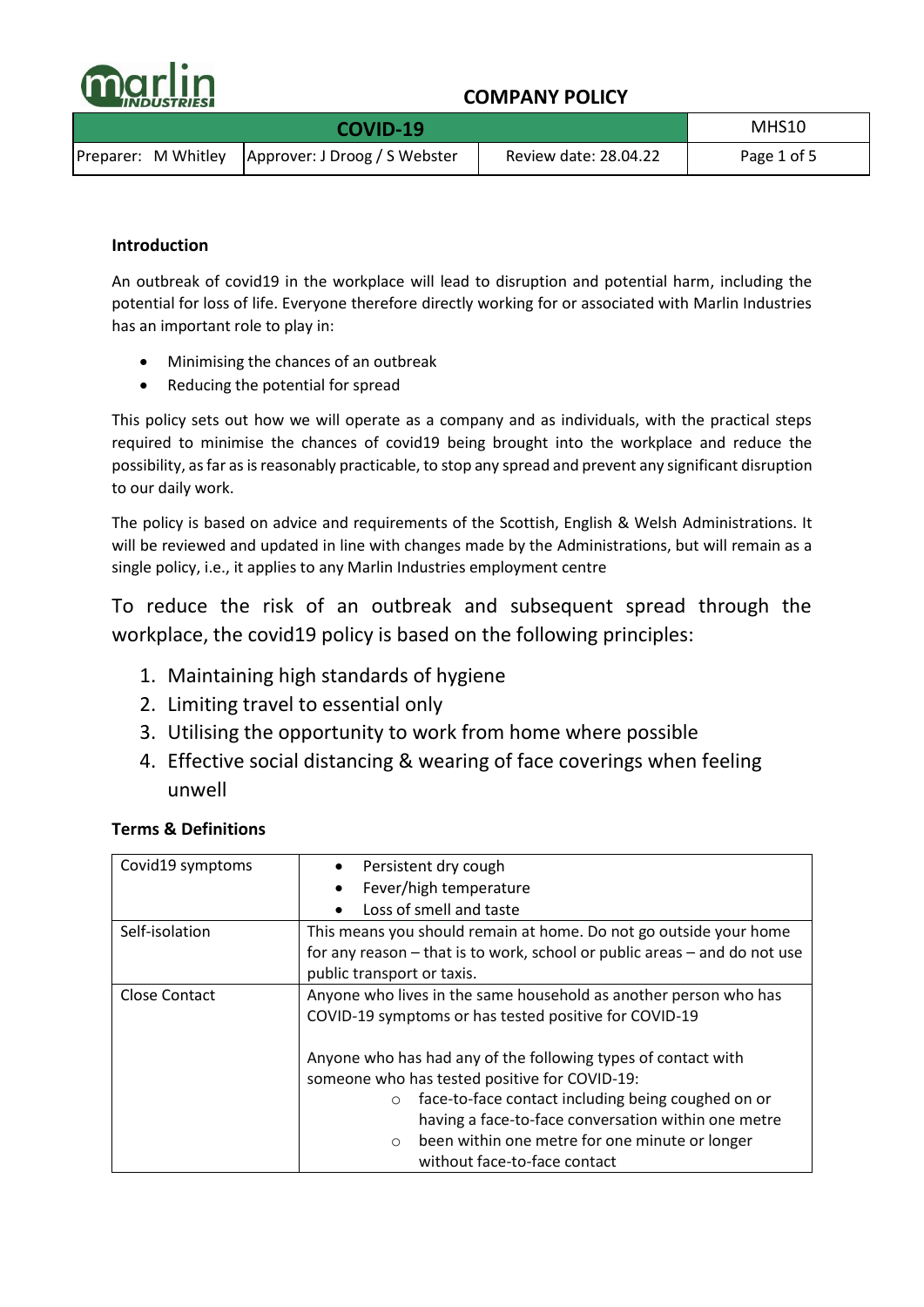

| COVID-19 |  |                                                     |                       | MHS10       |
|----------|--|-----------------------------------------------------|-----------------------|-------------|
|          |  | Preparer: M Whitley   Approver: J Droog / S Webster | Review date: 28.04.22 | Page 2 of 5 |

|                      | been within 2 metres of someone for more than 15<br>$\circ$<br>minutes (either as a one-off contact, or added up<br>together over one day)                                                                                                                                                                                                                                                                                                                                                                                                                                                                                                                                                                                                                 |  |  |
|----------------------|------------------------------------------------------------------------------------------------------------------------------------------------------------------------------------------------------------------------------------------------------------------------------------------------------------------------------------------------------------------------------------------------------------------------------------------------------------------------------------------------------------------------------------------------------------------------------------------------------------------------------------------------------------------------------------------------------------------------------------------------------------|--|--|
| <b>Face Covering</b> | It is recognised that a face covering may be required to be used if a<br>person is feeling unwell. A range of company provided face coverings<br>are available, however it is also permissible for individuals to provide<br>their own face covering if so desired. A face covering includes mask,<br>fabric snood, or visor.                                                                                                                                                                                                                                                                                                                                                                                                                              |  |  |
| LFT test             | "Rapid lateral flow test" - give a quick result (like a pregnancy test) and<br>can identify COVID-19 in people that are asymptomatic.                                                                                                                                                                                                                                                                                                                                                                                                                                                                                                                                                                                                                      |  |  |
| Fully vaccinated     | To be considered fully vaccinated for the purpose of self-isolation rules,<br>you have been vaccinated with a Medicines & Healthcare<br>$\circ$<br>products Regulatory Agency (MHRA) approved COVID-19<br>vaccine and received your vaccine in the UK<br>at least 14 days have passed since you received the<br>$\circ$<br>recommended doses of the vaccine<br>you have participated in, or are participating in, a clinical trial<br>$\circ$<br>of a vaccine for vaccination against COVID-19 carried out in the<br>United Kingdom in accordance with the requirements of the<br>Medicines for Human Use (Clinical Trials) Regulations 2004(2).<br>You do not currently need to have received a booster vaccination to be<br>considered fully vaccinated. |  |  |

### **1.0 Covid19 Symptoms**

Try to stay at home and avoid contact with other people if you:

- have any symptoms of COVID-19, and have a high temperature or you do not feel well enough to come to work or do your normal activities
- have tested positive for COVID-19 this means it's very likely you have the virus

Any period away from work due to symptoms of coronavirus will be treated as sickness and the terms of your contract of employment will apply.

You can come in to work if you:

- feel well enough to do so
- do not have a high temperature

In these circumstances you should wear a face covering and keep your distance from other employees.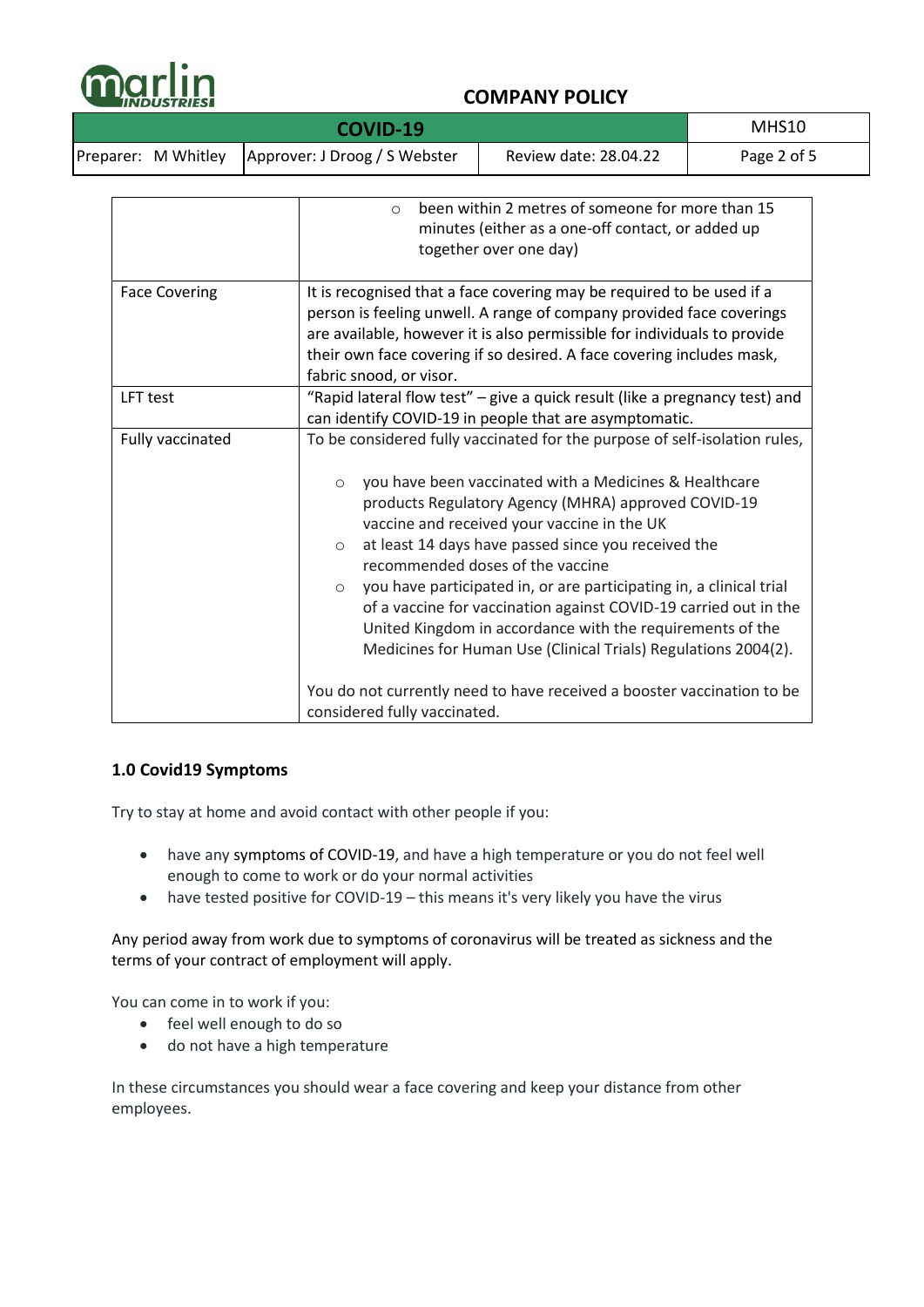

|  | MHS10                                               |                       |             |
|--|-----------------------------------------------------|-----------------------|-------------|
|  | Preparer: M Whitley   Approver: J Droog / S Webster | Review date: 28.04.22 | Page 3 of 5 |

### **If you've tested positive for COVID-19**

If you have COVID-19, you can pass on the virus to other people for up to 10 days from when your infection starts. Many people will no longer be infectious to others after 5 days.

You should:

- try to stay at home and avoid contact with other people for 5 days
- avoiding meeting [people at higher risk from COVID-19](https://www.nhs.uk/conditions/coronavirus-covid-19/people-at-higher-risk/who-is-at-high-risk-from-coronavirus/) for 10 days, especially if their immune system means they're at higher risk of serious illness from COVID-19, even if they've had a COVID-19 vaccine

This starts from the day after you did the test.

### **If you have symptoms of COVID-19, and a high temperature or do not feel well enough to come to work or do your normal activities**

You should:

- Stay at home and avoid contact with other people
- avoid meeting [people at higher risk from COVID-19,](https://www.nhs.uk/conditions/coronavirus-covid-19/people-at-higher-risk/who-is-at-high-risk-from-coronavirus/) especially if their immune system means they're at higher risk of serious illness from COVID-19, even if they've had a COVID-19 vaccine

You can come back to work if you:

- feel well enough to do so
- do not have a high temperature

If you still have symptoms you should wear a face covering and keep your distance from other employees.

### **2.0 Hygiene and social distancing**

Whilst it is no longer a legal requirement to social distance some measures will remain in place at Marlin Industries as follows:

- Staggered break times to reduce numbers using welfare facilities.
- Employees working from home where possible
- Teams' meetings to be used instead of face-to-face meetings where feasible
- Driver single cab occupancy
- Employees working on customers sites must follow any additional requirements for that site

It is not necessary to wear a face covering if you are well however they will continue to be provided by Marlin Industries for those that wish to wear them. A face covering must be worn if you are feeling unwell. All will be of a re-useable standard. Once issued, the face covering then becomes your responsibility to wash and change any filters (if appropriate).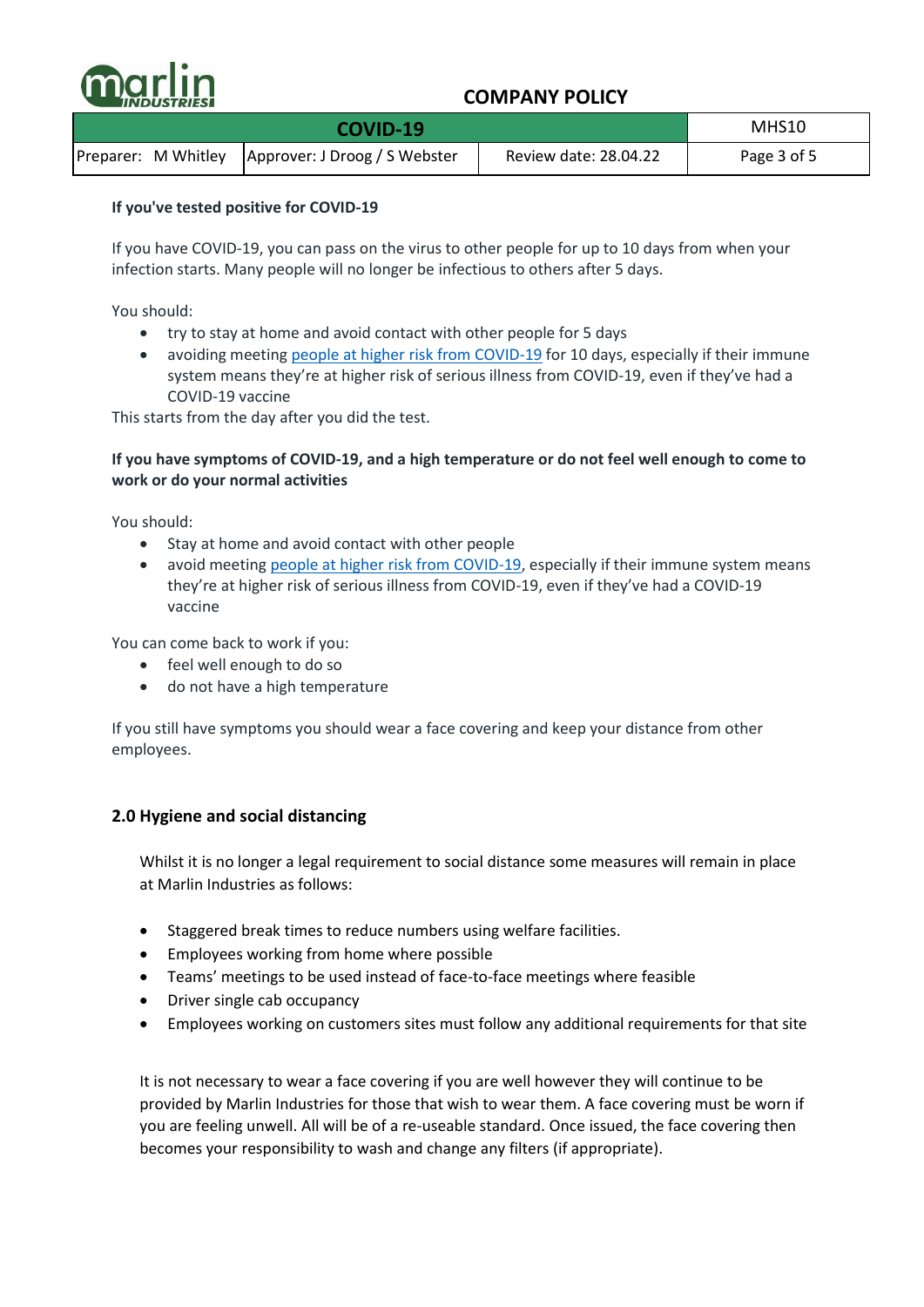

|  | MHS10                                               |                       |             |
|--|-----------------------------------------------------|-----------------------|-------------|
|  | Preparer: M Whitley   Approver: J Droog / S Webster | Review date: 28.04.22 | Page 4 of 5 |

For visitors and contractors working at a Marlin Industries location, disposable face masks will be provided if so required.

Used disposable masks are considered as hazardous waste and should be placed in the appropriate container following use.

To help maintain good levels of personal hygiene, hand sanitising stations are installed at or near commonly used pieces of equipment. These include clocking points, booking in points, computers, touch screen control panels and fork lift trucks. When using other pieces of equipment and handling raw materials gloves are to be worn.

#### **3.0 Travel**

Until further notice, travel on company business will be restricted to essential only and needs to be agreed by a director of the company before proceeding.

For those wishing to take a holiday to an overseas destination, you should check the travel advice provided by the government against your personal circumstances at the time of booking.

The rules defining what you must do when arriving in the UK from overseas have been removed. However before you go you should check the requirements for visitors in the country you plan to travel to. Restrictions may be still be in place, for example, proof of vaccination, negative tests, quarantine and reasons for entry.

The Foreign, Commonwealth and Development Office (FCDO) provide **[general guidance for](https://www.gov.uk/guidance/travel-advice-novel-coronavirus)  [British people travelling abroad \(on GOV.UK\)](https://www.gov.uk/guidance/travel-advice-novel-coronavirus)**.

The FCDO also provide advice about travelling abroad, including the latest information on coronavirus, safety and security, entry requirements and travel warnings. This includes advice and information about entry requirements such as covid tests and isolation for **[countries that](https://www.gov.uk/check-travel-during-coronavirus/which-country)  [you intend to visit \(on GOV.UK\)](https://www.gov.uk/check-travel-during-coronavirus/which-country)**.

Carriers may also have their own requirements for negative tests to allow boarding and travel.

You should not book and pay for a holiday until your leave request has been granted and you have received the relevant notification from TMS.

#### **4.0 Contact Tracing**

In the event of a covid19 outbreak in the locality or a positive test result, the NHS or Local Authority contact tracing teams may still try to get in touch with all people that the person or persons may have encountered.